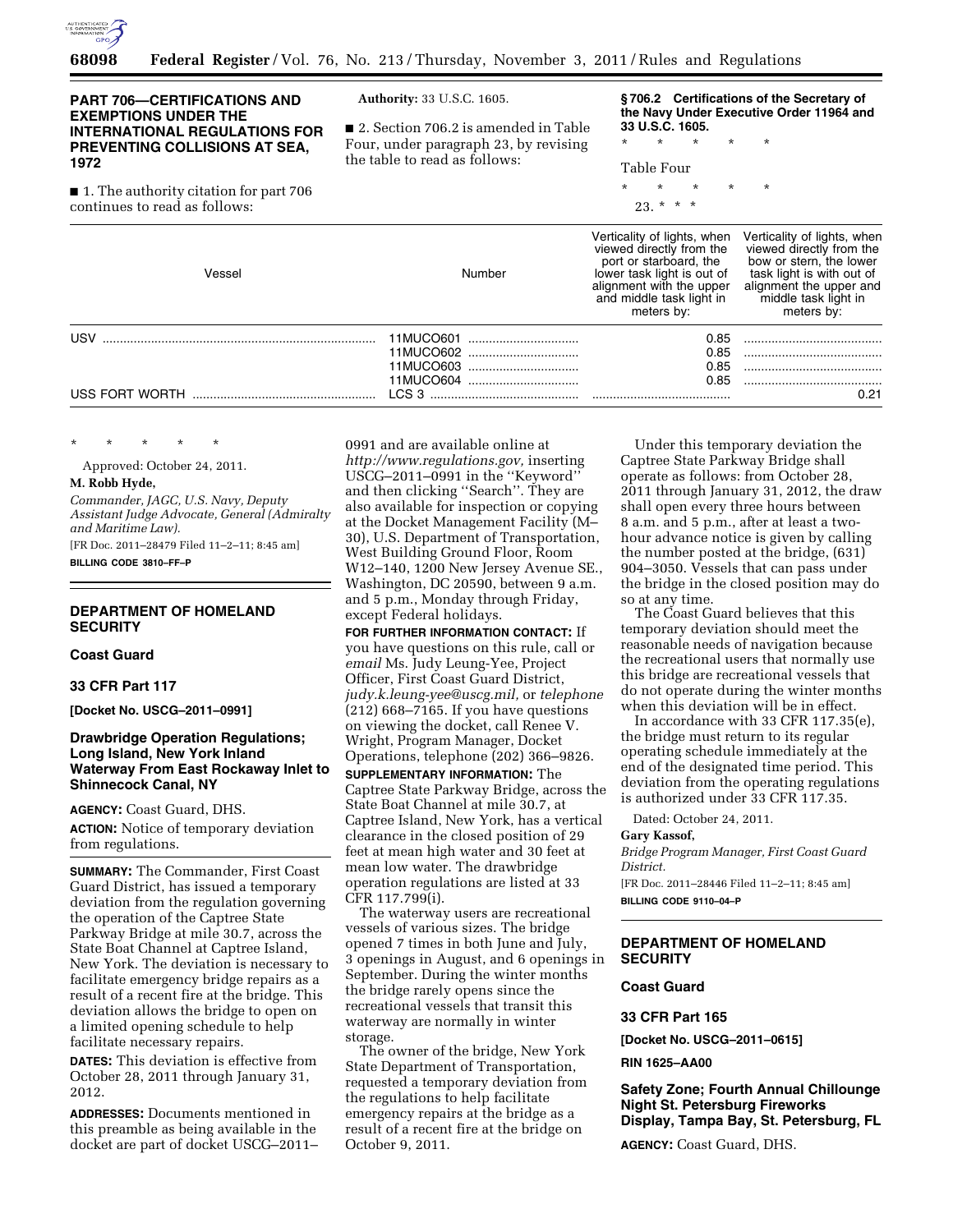## **ACTION:** Temporary final rule.

**SUMMARY:** The Coast Guard is establishing a temporary safety zone on the waters of Tampa Bay in St. Petersburg, Florida during the Fourth Annual Chillounge Night St. Petersburg Fireworks Display on Saturday, November 19, 2011. The safety zone is necessary to protect the public from the hazards associated with launching fireworks over navigable waters of the United States. Persons and vessels are prohibited from entering, transiting through, anchoring in, or remaining within the safety zone unless authorized by the Captain of the Port St. Petersburg or a designated representative. **DATES:** This rule is effective from 9:30 p.m. until 10:45 p.m. on November 19, 2011.

**ADDRESSES:** Comments and material received from the public, as well as documents mentioned in this preamble as being available in the docket, are part of docket USCG–2011–0615 and are available online by going to *[http://](http://www.regulations.gov)  [www.regulations.gov](http://www.regulations.gov)*, inserting USCG– 2011–0615 in the ''Keyword'' box, and then clicking ''Search.'' This material is also available for inspection or copying at the Docket Management Facility (M– 30), U.S. Department of Transportation, West Building Ground Floor, Room W12–140, 1200 New Jersey Avenue SE., Washington, DC 20590, between 9 a.m. and 5 p.m., Monday through Friday, except Federal holidays.

**FOR FURTHER INFORMATION CONTACT:** If you have questions on this temporary final rule, call or email Marine Science Technician First Class Nolan L. Ammons, Sector St. Petersburg Prevention Department, Coast Guard; *telephone* (813) 228–2191, *email*  [Nolan.L.Ammons@uscg.mil.](mailto:Nolan.L.Ammons@uscg.mil) If you have questions on viewing the docket, call Renee V. Wright, Program Manager, Docket Operations, *telephone* (202) 366–9826.

## **SUPPLEMENTARY INFORMATION:**

### **Regulatory Information**

On July 26, 2011, we published a notice of proposed rulemaking (NPRM) entitled Safety Zone; Fourth Annual Chillounge Night St. Petersburg Fireworks Display, Tampa Bay, St. Petersburg, FL in the **Federal Register**  (76 FR 44531). We received no comments on the proposed rule. No public meeting was requested, and none was held.

Under 5 U.S.C. 553(d)(3), the Coast Guard finds that good cause exists for making this rule effective less than 30 days after publication in the **Federal Register**. Due to the dangers posed by

the pyrotechnics used in these fireworks displays, the safety zones are necessary to provide for the safety of event participants, spectator craft, and other vessels transiting the event areas. For the safety concerns noted, it is in the public interest to have these regulations in effect during the events. This rule is intended to ensure the safety of the event participants, spectators and other waterway users, thus any delay in the rule's effective date would be impractical.

## **Basis and Purpose**

The legal basis for the rule is the Coast Guard's authority to establish regulated navigation areas and other limited access areas: 33 U.S.C. 1231; 46 U.S.C. Chapter 701, 3306, 3703; 50 U.S.C. 191, 195; 33 CFR 1.05–1, 6.04–1, 6.04–6, 160.5; Pub. L. 107–295, 116 Stat. 2064; Department of Homeland Security Delegation No. 0170.1.

The purpose of the rule is to protect the public from the hazards associated with the launching of fireworks over navigable waters of the United States.

## **Discussion of Comments and Changes**

The Coast Guard did not receive any comments to the proposed rule, and no changes were made to the regulatory text.

### **Discussion of Rule**

On November 19, 2011, a fireworks display is scheduled to take place during the Fourth Annual Chillounge Night St. Petersburg, an annual outdoor party, in St. Petersburg, Florida. The fireworks, which will be launched from Spa Beach Park, will explode over the waters of Tampa Bay. The fireworks display is scheduled to commence at 10 p.m. and conclude at approximately 10:05 p.m.

This rule establishes a temporary safety zone that encompasses certain waters of Tampa Bay in the vicinity of Spa Beach in St. Petersburg, Florida. The temporary safety zone will be enforced from 9:30 p.m. on November 19, 2011, 30 minutes prior to the scheduled commencement of the fireworks display at approximately 10 p.m., to ensure the safety zone is clear of persons and vessels. Enforcement of the safety zone would cease at 10:45 p.m. on November 19, 2011, 40 minutes after the scheduled conclusion of the fireworks display, to account for possible delays. Persons and vessels are prohibited from entering, transiting through, anchoring in, or remaining within the safety zone unless authorized by the Captain of the Port St. Petersburg or a designated representative. Persons and vessels may request authorization to enter, transit through, anchor in, or remain within the safety zone by contacting the Captain of the Port St. Petersburg by telephone at 727–824– 7524, or a designated representative via VHF radio on channel 16, to request authorization. The Coast Guard will provide notice of the safety zone by Local Notice to Mariners, Broadcast Notice to Mariners, and on-scene designated representatives.

#### **Regulatory Analyses**

We developed this rule after considering numerous statutes and executive orders related to rulemaking. Below we summarize our analyses based on 13 of these statutes or executive orders.

#### *Regulatory Planning and Review*

Executive Orders 12866 (''Regulatory Planning and Review'') and 13563 (''Improving Regulation and Regulatory Review'') direct agencies to assess the costs and benefits of available regulatory alternatives and, if regulation is necessary, to select regulatory approaches that maximize net benefits (including potential economic, environmental, public health and safety effects, distributive impacts, and equity). Executive Order 13563 emphasizes the importance of quantifying both costs and benefits, of reducing costs, of harmonizing rules, and of promoting flexibility. This rule is not a significant regulatory action under section 3(f) of Executive Order 12866. Accordingly, this rule has not been reviewed by the Office of Management and Budget.

The economic impact of this rule is not significant for the following reasons: (1) The safety zone will be enforced for less than two hours; (2) vessel traffic in the area will be minimal during the enforcement period; (3) although persons and vessels will not be able to enter, transit through, anchor in, or remain within the safety zone without authorization from the Captain of the Port St. Petersburg or a designated representative, they may operate in the surrounding area during the enforcement period; (4) persons and vessels may still enter, transit through, anchor in, or remain within the safety zone if authorized by the Captain of the Port St. Petersburg or a designated representative; and (5) the Coast Guard will provide advance notification of the safety zone to the local maritime community by Local Notice to Mariners and Broadcast Notice to Mariners.

## *Small Entities*

Under the Regulatory Flexibility Act (5 U.S.C. 601–612), we have considered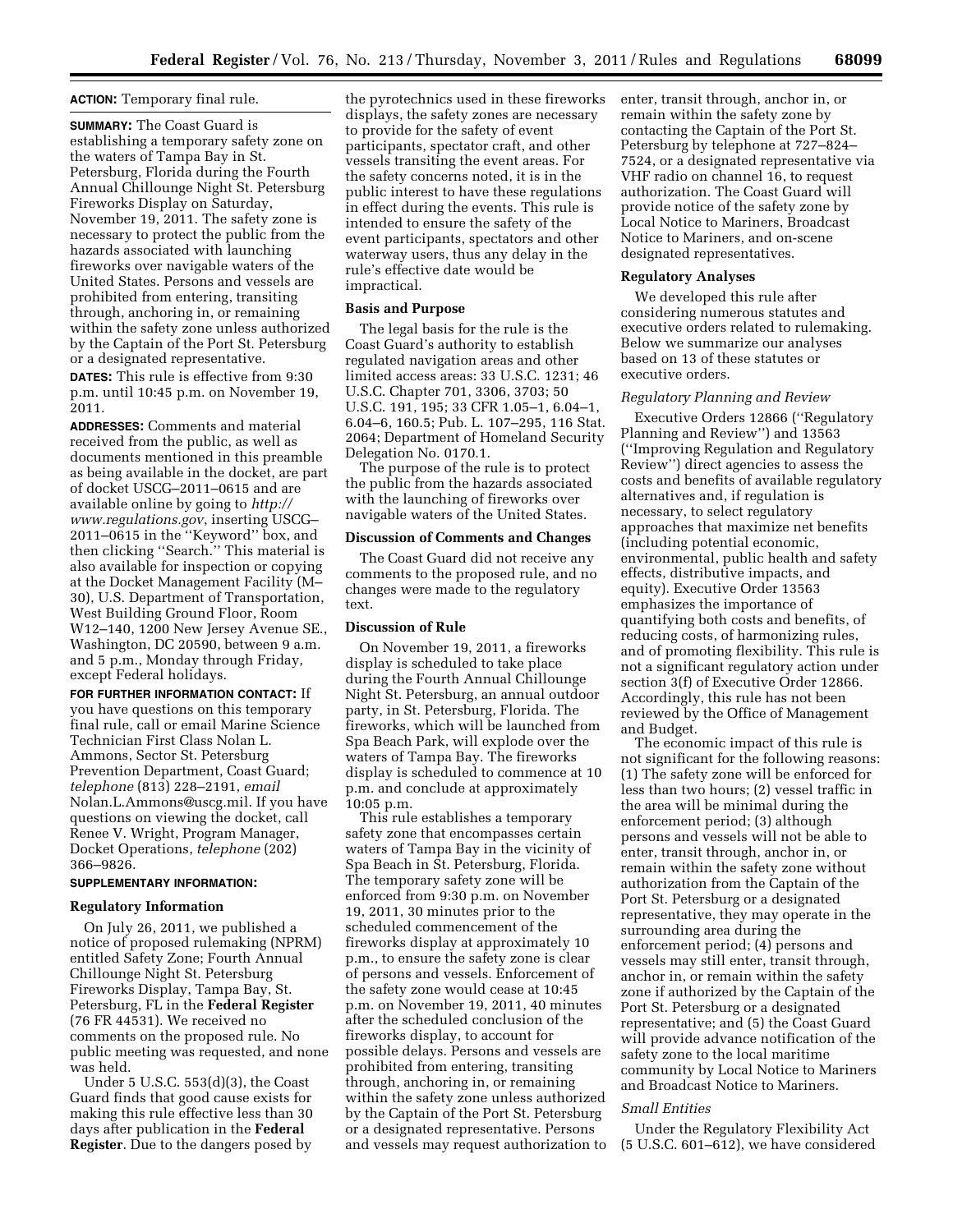whether this rule will have a significant economic impact on a substantial number of small entities. The term ''small entities'' comprises small businesses, not-for-profit organizations that are independently owned and operated and are not dominant in their fields, and governmental jurisdictions with populations of less than 50,000.

The Coast Guard certifies under 5 U.S.C. 605(b) that this rule will not have a significant economic impact on a substantial number of small entities. This rule may affect the following entities, some of which may be small entities: the owners or operators of vessels intending to enter, transit through, anchor in, or remain within that portion of Tampa Bay encompassed within the safety zone from 9:30 p.m. until 10:45 p.m. on November 19, 2011. For the reasons discussed in the Regulatory Planning and Review section above, this rule will not have a significant economic impact on a substantial number of small entities.

### *Assistance for Small Entities*

Under section 213(a) of the Small Business Regulatory Enforcement Fairness Act of 1996 (Pub. L. 104–121), in the NPRM we offered to assist small entities in understanding the rule so that they could better evaluate its effects on them and participate in the rulemaking process.

Small businesses may send comments on the actions of Federal employees who enforce, or otherwise determine compliance with, Federal regulations to the Small Business and Agriculture Regulatory Enforcement Ombudsman and the Regional Small Business Regulatory Fairness Boards. The Ombudsman evaluates these actions annually and rates each agency's responsiveness to small business. If you wish to comment on actions by employees of the Coast Guard, call 1– 888–REG–FAIR (1-(888) 734–3247). The Coast Guard will not retaliate against small entities that question or complain about this rule or any policy or action of the Coast Guard.

## *Collection of Information*

This rule calls for no new collection of information under the Paperwork Reduction Act of 1995 (44 U.S.C. 3501– 3520).

## *Federalism*

A rule has implications for federalism under Executive Order 13132, Federalism, if it has a substantial direct effect on State or local governments and would either preempt State law or impose a substantial direct cost of compliance on them. We have analyzed

this rule under that Order and have determined that it does not have implications for federalism.

### *Unfunded Mandates Reform Act*

The Unfunded Mandates Reform Act of 1995 (2 U.S.C. 1531–1538) requires Federal agencies to assess the effects of their discretionary regulatory actions. In particular, the Act addresses actions that may result in the expenditure by a State, local, or Tribal government, in the aggregate, or by the private sector of \$100,000,000 or more in any one year. Though this rule will not result in such an expenditure, we do discuss the effects of this rule elsewhere in this preamble.

# *Taking of Private Property*

This rule will not effect a taking of private property or otherwise have taking implications under Executive Order 12630, Governmental Actions and Interference with Constitutionally Protected Property Rights.

#### *Civil Justice Reform*

This rule meets applicable standards in sections 3(a) and 3(b)(2) of Executive Order 12988, Civil Justice Reform, to minimize litigation, eliminate ambiguity, and reduce burden.

# *Protection of Children*

We have analyzed this rule under Executive Order 13045, Protection of Children from Environmental Health Risks and Safety Risks. This rule is not an economically significant rule and does not create an environmental risk to health or risk to safety that might disproportionately affect children.

#### *Indian Tribal Governments*

This rule does not have Tribal implications under Executive Order 13175, Consultation and Coordination with Indian Tribal Governments, because it does not have a substantial direct effect on one or more Indian Tribes, on the relationship between the Federal Government and Indian Tribes, or on the distribution of power and responsibilities between the Federal Government and Indian Tribes.

### *Energy Effects*

We have analyzed this rule under Executive Order 13211, Actions Concerning Regulations That Significantly Affect Energy Supply, Distribution, or Use. We have determined that it is not a ''significant energy action'' under that order because it is not a ''significant regulatory action'' under Executive Order 12866 and is not likely to have a significant adverse effect on the supply, distribution, or use of

energy. The Administrator of the Office of Information and Regulatory Affairs has not designated it as a significant energy action. Therefore, it does not require a Statement of Energy Effects under Executive Order 13211.

## *Technical Standards*

The National Technology Transfer and Advancement Act (NTTAA) (15 U.S.C. 272 note) directs agencies to use voluntary consensus standards in their regulatory activities unless the agency provides Congress, through the Office of Management and Budget, with an explanation of why using these standards would be inconsistent with applicable law or otherwise impractical. Voluntary consensus standards are technical standards (*e.g.,* specifications of materials, performance, design, or operation; test methods; sampling procedures; and related management systems practices) that are developed or adopted by voluntary consensus standards bodies.

This rule does not use technical standards. Therefore, we did not consider the use of voluntary consensus standards.

## *Environment*

We have analyzed this rule under Department of Homeland Security Management Directive 023–01 and Commandant Instruction M16475.lD, which guide the Coast Guard in complying with the National Environmental Policy Act of 1969 (NEPA) (42 U.S.C. 4321–4370f), and have concluded this action is one of a category of actions that do not individually or cumulatively have a significant effect on the human environment. This rule is categorically excluded, under figure 2–1, paragraph (34)(g), of the Instruction. This rule involves establishing a temporary safety zone, as described in paragraph 34(g) of the Instruction, which will be enforced for less than two hours. An environmental analysis checklist and a categorical exclusion determination are available in the docket where indicated under **ADDRESSES**.

# **List of Subjects in 33 CFR Part 165**

Harbors, Marine safety, Navigation (water), Reporting and recordkeeping requirements, Security measures, Waterways.

For the reasons discussed in the preamble, the Coast Guard amends 33 CFR part 165 as follows: